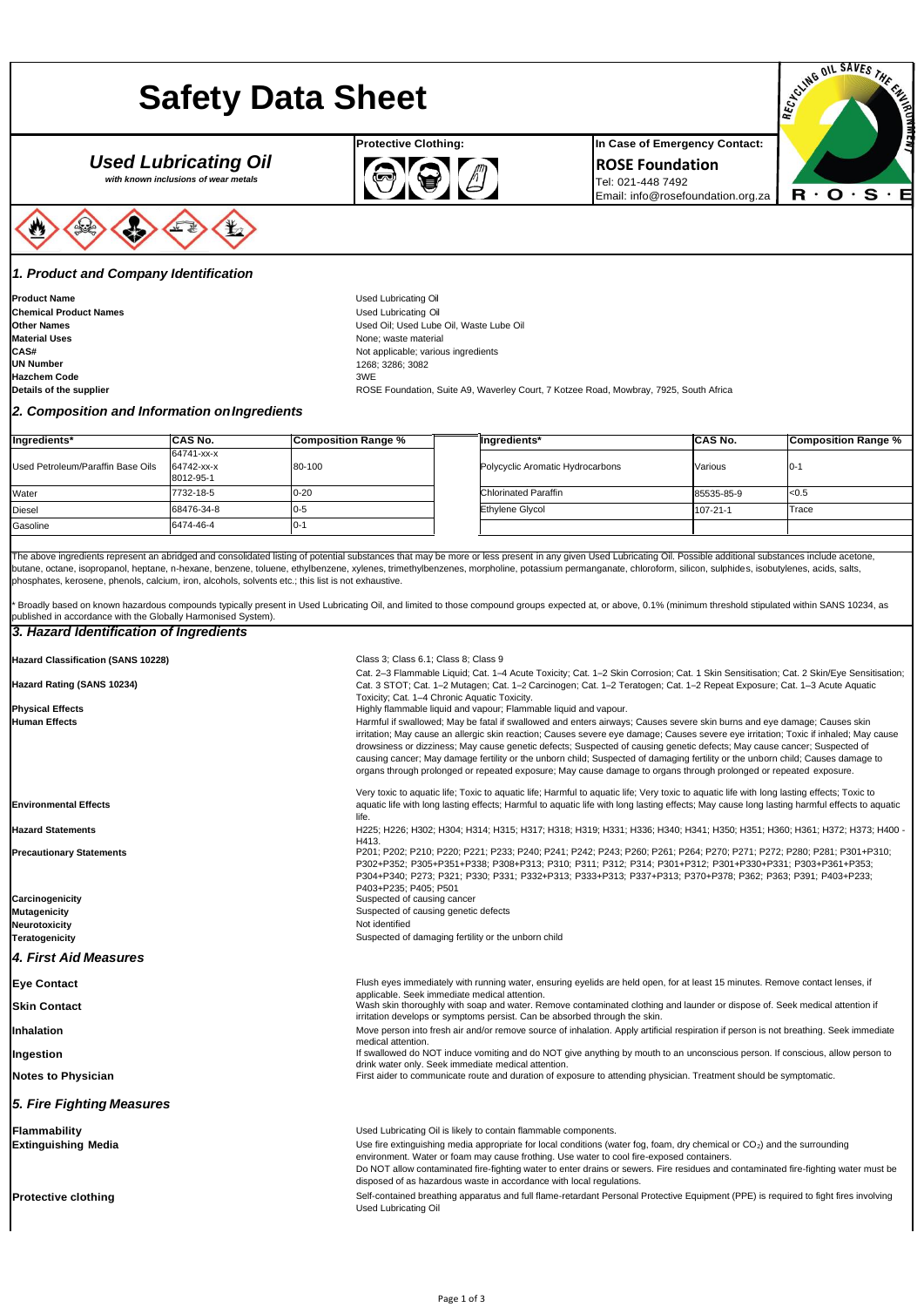#### *6. Accidental Release Measures*

| <b>Personal Precautions</b>      | Ensure adequate ventilation. Avoid contact with skin, eyes and clothing. Wear appropriate PPE to prevent inhalation and contact<br>with skin and eyes. Spilled material may make surfaces slippery.                                                                                                                                                                                                                                                                                                                                                                                                                                                                                    |
|----------------------------------|----------------------------------------------------------------------------------------------------------------------------------------------------------------------------------------------------------------------------------------------------------------------------------------------------------------------------------------------------------------------------------------------------------------------------------------------------------------------------------------------------------------------------------------------------------------------------------------------------------------------------------------------------------------------------------------|
| <b>Environmental Precautions</b> | Stocks of suitable absorbent material should be held in quantities sufficient to deal with any spillage.                                                                                                                                                                                                                                                                                                                                                                                                                                                                                                                                                                               |
|                                  | Protect drains from potential spills to minimise contamination. Protect environmentally sensitive areas and water<br>supplies.                                                                                                                                                                                                                                                                                                                                                                                                                                                                                                                                                         |
| <b>Clean-up Methods</b>          | First eliminate ignition sources, and then stop source of release if it can be done without risk of harm. Contain the spill with<br>hydrocarbon-proof dykes to prevent further contamination of soil, groundwater or surface water. Clean-up using appropriate, inert<br>absorbent material that must be disposed of as hazardous waste in accordance with local regulations. DO NOT wash product into<br>drainage. Place sufficient signage around spill indicating a slipping hazard and prevent access to the spill site.<br>Scrub contaminated area with detergent and water using a stiff broom. Pick up liquid with additional absorbent and place in a<br>disposable container. |
| 7. Handling and Storage          |                                                                                                                                                                                                                                                                                                                                                                                                                                                                                                                                                                                                                                                                                        |
| Safe Handling                    | Avoid all contact with skin and eyes by using appropriate PPE. Wash thoroughly after handling and before eating, drinking, smoking<br>or using toilet facilities. Do NOT eat, drink or smoke in work areas.                                                                                                                                                                                                                                                                                                                                                                                                                                                                            |
| <b>Safe Storage</b>              | Store away from sources of ignition, and away from strong acids and oxidising agents. Store in appropriate, clearly labelled and<br>bunded containers in a cool, dry area. Do NOT allow cutting, welding, brazing, soldering, drilling or grinding in proximity to                                                                                                                                                                                                                                                                                                                                                                                                                     |

containers.

occurs.

#### *8. Exposure Control/ Personal Protection*

#### **Exposure Limits (where established)**

| Ingredients                  | <b>Occupational Exposure Limits</b> | <b>Indredients</b>                      | <b>Occupational Exposure Limits</b> |
|------------------------------|-------------------------------------|-----------------------------------------|-------------------------------------|
| Petroleum/Paraffin Base Oils | $-5$ ma/m                           | <b>Polycyclic Aromatic Hydrocarbons</b> | 52 mg/m3 (naphthalene)              |
| Water                        |                                     | Chlorinated Paraffin                    |                                     |
| <b>Diesel</b>                | 100 mg/m3 (as total hydrocarbons)   | <b>Ethylene Glycol</b>                  |                                     |
| Gasoline                     | 300 ppm (as gasoline motor fuel)    |                                         |                                     |

| <b>Control Measures</b>    | Prevent any contact  |
|----------------------------|----------------------|
| <b>Personal Protective</b> | Personnel to wear po |
| Equipment (PPE)            | Wash gloved hands    |
|                            | Eye protection must  |

during handling. Ensure adequate ventilation and PPE when handling material.

plyvinyl alcohol or nitril-butyl rubber gloves that satisfy specifications of EU Directive 89/686/EEC and EN 374. thoroughly before removing and dispose of contaminated gloves appropriately.

containers that are not exposed to the elements. Immediately advise appropriate local authority if spillage or contaminated runoff

include tightly fitting safety goggles. Eye wash stations must be available for personnel.

General Precautions **Avoid contact with skin and eyes**; avoid breathing vapours and mists. Prevent spillage and do NOT allow into drains, sewers, or any other water course. Store in adequately bunded areas in well-sealed

**Environmental Exposure Control**

#### *9. Physical and Chemical Properties*

| Appearance           | Brown to black liquid                   | Solubility                  | Not determined           |
|----------------------|-----------------------------------------|-----------------------------|--------------------------|
| <b>Size</b>          | Not determined                          | Flammability                | Flammable                |
| Odour                | Used oil; may contain various odourants | <b>Auto Flammability</b>    | Not determined; unlikely |
| рH                   | $7 - 10.5$                              | <b>Exposure Properties</b>  | Not determined           |
| Density              | Variable; approx. 0.9 kg/l              | <b>Oxidizing Properties</b> | Not determined           |
| Solubility solvent   | Not determined                          | <b>Vapour Pressure</b>      | Not determined           |
| <b>Boiling Point</b> | Typically ~215°C                        | Incompatibility             | See Section 10           |
| Flash Point          | Typically ~110°C                        | <b>Viscosity</b>            | Variable                 |
| <b>Melting Point</b> | Not determined                          | Solubility coefficient      | Not determined           |
|                      |                                         |                             |                          |

# *10. Stability and Reactivity*

**Reactivity Chemical Stability Possibility of Hazardous Reactions Conditions to Avoid Incompatible material Hazardous decomposition products** No dangerous reactions or polymerization are known to occur under conditions of normal ambient storage and handling conditions. Used Lubricating Oil is considered stable under normal ambient conditions and expected storage and handling conditions. See **'Incompatible material'** Contamination with other wastes or media; heat, flames, sparks or any other potential ignition source. Avoid exposure to incompatible materials. Strong acids and oxidising agents such as peroxides, nitrates and chlorates. Oxides of carbon, nitrogen and sulphur, aldehydes and ketones. Acrid and toxic fumes and particulates will be generated from a fire involving Used Lubricating Oil

### *11. Toxicological Information (where established)*

| <b>Ingredient Name</b>       | $LD_{50}$    | l Route | <b>Species</b> | l Ingredient Name                          | $LD_{50}$       | l Route | <b>Species</b> |
|------------------------------|--------------|---------|----------------|--------------------------------------------|-----------------|---------|----------------|
| Petroleum/Paraffin Base Oils | 5 000 mg/kg  | Oral    | Rat            | <b>Polycyclic Aromatic</b><br>Hydrocarbons | 50 - 2000 mg/kg | Oral    | Rat            |
| Water                        |              |         |                | Chlorinated Paraffin                       | 4 000 mg/kg     | Oral    | <b>IRat</b>    |
| <b>Diesel</b>                | 2 000 mg/kg  | Dermal  | Rabbit         | <b>Ethvlene Glvcol</b>                     | 4 700 mg/kg     | Oral    | Rat            |
| Gasoline                     | 14 000 mg/kg | Oral    | Rat            |                                            |                 |         |                |

**Bio-Availability** 

**Chronic Health Effects**

Limited data available; Polycyclic aromatic hydrocarbons typically have poor bio-availability, which decreases with increasing molecular mass of the hydrocarbon compound.

Causes damage to organs through prolonged or repeated exposure.

#### **Carcinogenicity, Mutagenicity and Toxic to Reproduction (CMR) effects**

Suspected of causing genetic defects; Suspected of causing cancer; Suspected of damaging fertility or the unborn child.

*12. Ecological Information*

| <b>Ingredient Name</b>       | $LC_{50}$          | Period | <b>Species</b>      | <b>Ingredient Name</b>                     | $LC_{50}$   | Period | <b>Species</b>             |
|------------------------------|--------------------|--------|---------------------|--------------------------------------------|-------------|--------|----------------------------|
| Petroleum/Paraffin Base Oils | $>100$ ppm         | 96h    | Oncorhynchus mykiss | <b>Polycyclic Aromatic</b><br>Hydrocarbons | 7.9 mg/l    | 96h    | Pimephales promelas        |
| Water                        |                    |        |                     | Chlorinated Paraffin                       | >5 000 mg/l | 96h    | Albumus albumus            |
| <b>Diesel</b>                | $5 \text{ mg}$     | 4h     | Rat                 | <b>Ethylene Glycol</b>                     | 41 000 mg/l | 96h    | <b>Oncorhynchus mykiss</b> |
| Gasoline                     | $5.2 \text{ ma/l}$ | $-4h$  | <b>Rat</b>          |                                            |             |        |                            |